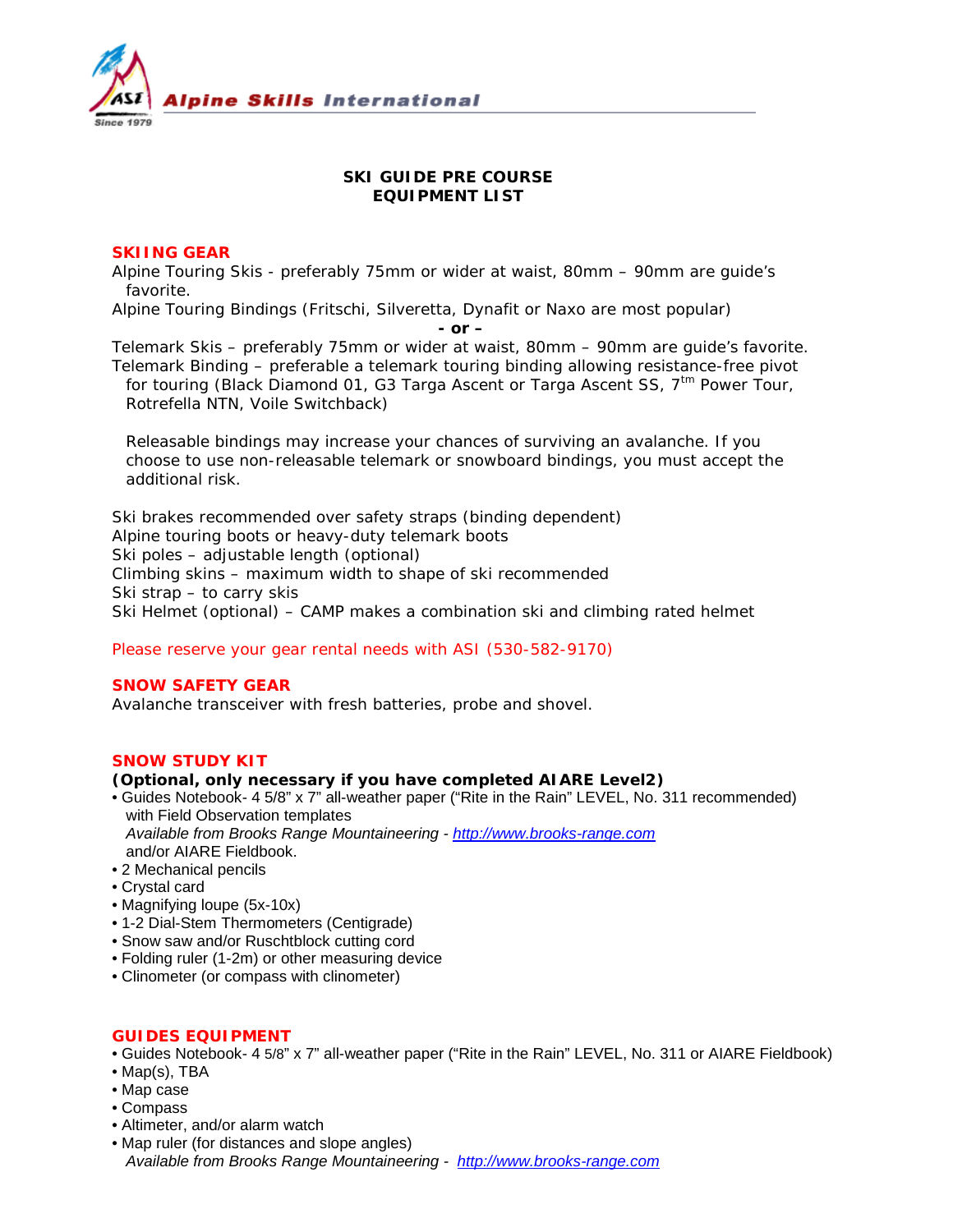- FM VHF radio or small 2-way FRS radio and/or cell phone
- Light ski harness w/ adjustable leg loops, belay loop and gear loops
- 3 Screw-gate pear-shaped carabiners
- Four non-locking carabiners
- 1 Cordelette (6mm x 5m)
- 1 Sewn double length (48") runner
- 1 Short prussik loop (6mm)
- Skiing helmet (optional)
- Ice axe
- Boot crampons
- Ski crampons

#### **SKI CAMPING GEAR**

Ski Day Pack (20-30 liter)

Ski Mountaineering/Ascent Pack (40-50 liter) with a strap system to carry skis (Black Diamond packs with built-in Avalung optional, but recommended)

Sleeping Bag: 20° F light down (ideally under 2 lbs.)

0° F bulky sleeping bags not recommended

Small sil cloth compression stuff sack recommended

Light Thermarest or closed cell foam (3/4 length – full length thick, bulky pads not recommended)

# **CLOTHING**

#### **Next to skin layers:**

Short sleeve T-shirt – light merino wool or capilene Long sleeve light merino wool or capilene zip T-neck Merino wool or capilene briefs Merino wool or capilene light long johns Ski socks – wool/nylon blend or similar (2 pr.)

#### **Outer layers:**

Soft-shell jacket (lightly insulated) or fleece pullover or full zip Soft-shell mountain pants (AKA "guide pants" – synthetic stretch woven fabric) - Patagonia, Mammut or similar Puff jacket (nylon with synthetic insulation) Light outer shell (waterproof/breathable jacket and pants) Light wool or fleece hat Fleece neck gaiter for storm conditions Sun hat – with visor Gloves – medium weight, warm ski gloves and light gloves for spring conditions Light down booties (optional) Bandana

*This is a recommended optimum layering system. Certain items may be substituted but combination of layers should equal the recommended list for warmth, moisture wicking, wind and precipitation resistance, weight and packability.*

#### **MISCELLANEOUS**

1-Liter water container or hydration system 12-24oz. Lexan cup Lexan spoon Water purification – Iodine tablets, tincture of iodine in small plastic dropper bottle Sunglasses with retainer Goggles with light lenses for storm conditions Sunscreen – 30 SPF or greater (small amount in squeeze bottle) Lip balm – 30 SPF or greater Small personal first aid kit – bandaids, moleskin, tape, aspirin, antacid tablets Toothbrush and toothpaste - small tube Toilet paper in zip-lock bag with matches